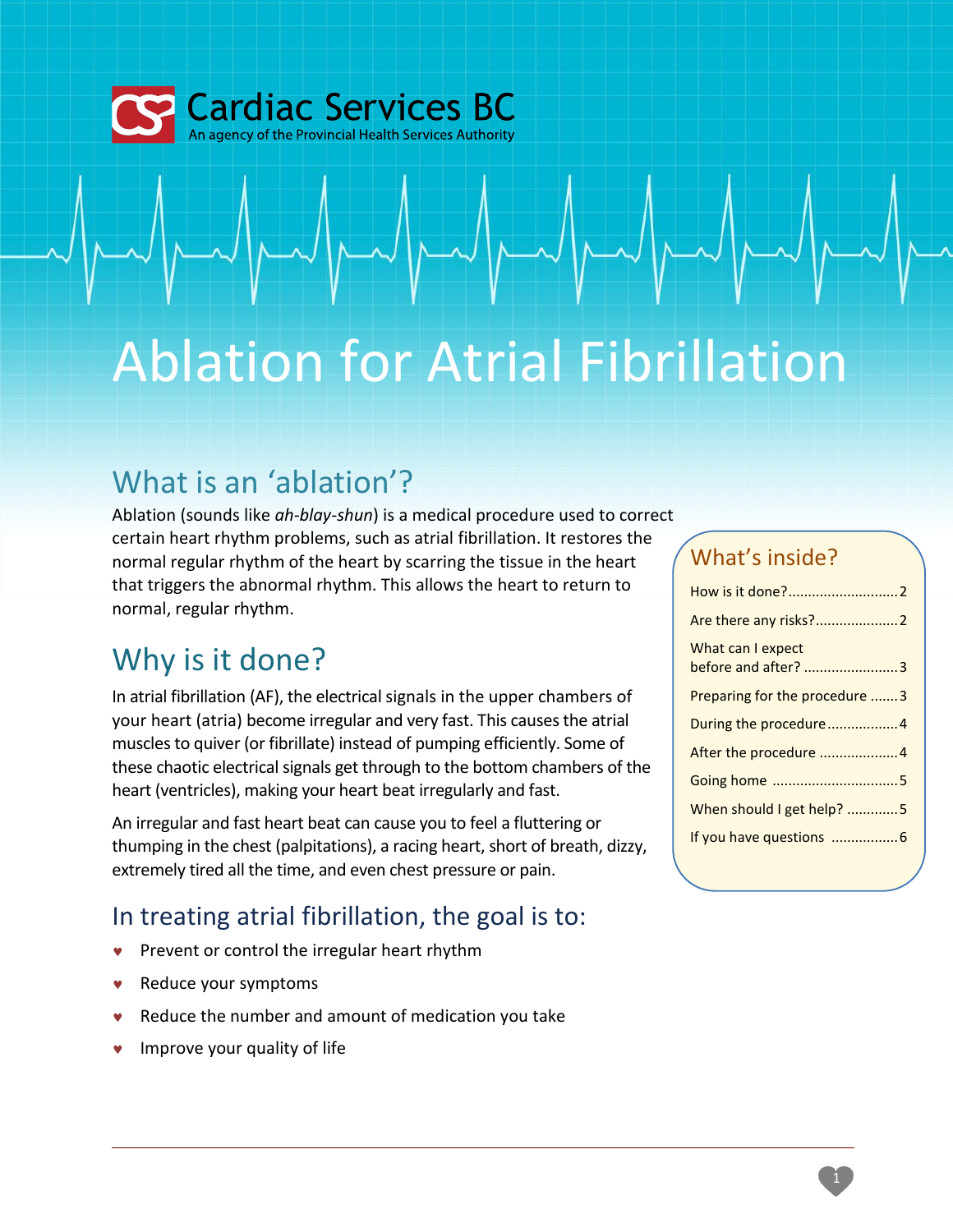The first step in treating atrial fibrillation is usually a trial of medications.

#### Ablation is an option for people who:

- Do not respond to the medications.
- **v** Cannot tolerate the side effects of the medications.
- Continue to have troublesome symptoms even with medication.

# How is it done?

A heart doctor (cardiologist) who specialized in the heart's electrical system and timing (a cardiac electrophysiologist) does the procedure in a special room in the hospital called the Electrophysiology Lab. It does not involve surgery.

The procedure can take 2 to 4 hours. You are given medicines so that you are not awake during the procedure. This means you will not feel anything nor will you know what is happening.

You usually go home the same day.

To do the ablation, long, thin, flexible tubes (called catheters) are inserted into a blood vessel (usually a vein) in your groin. The catheters are guided up into your heart using x-ray. The catheters are used to locate the abnormal heart tissue responsible for your irregular heart rhythm.

Once located, a special catheter is aimed at the abnormal heart tissue. Energy is directed at the tissue. This disrupts or destroys the tissue triggering your abnormal heart rhythm. The tissue becomes scarred and can no longer create abnormal electrical signals.

# Are there any risks?

Ablation is a relatively safe procedure and is performed routinely. However, as with any medical procedure, there is a small chance of a complication.

#### Although rare, complications can include:

- **v** Significant bleeding or damage to the blood vessel in the leg where the catheter enters the skin (1%)
- Blood clots causing heart attack or stroke (1%)
- **•** Puncture through the heart wall resulting in fluid leaking out and building up around the heart (1%)



*Ablation is a relatively safe procedure and is performed routinely. However, as with any medical procedure, there is a small chance of a complication.*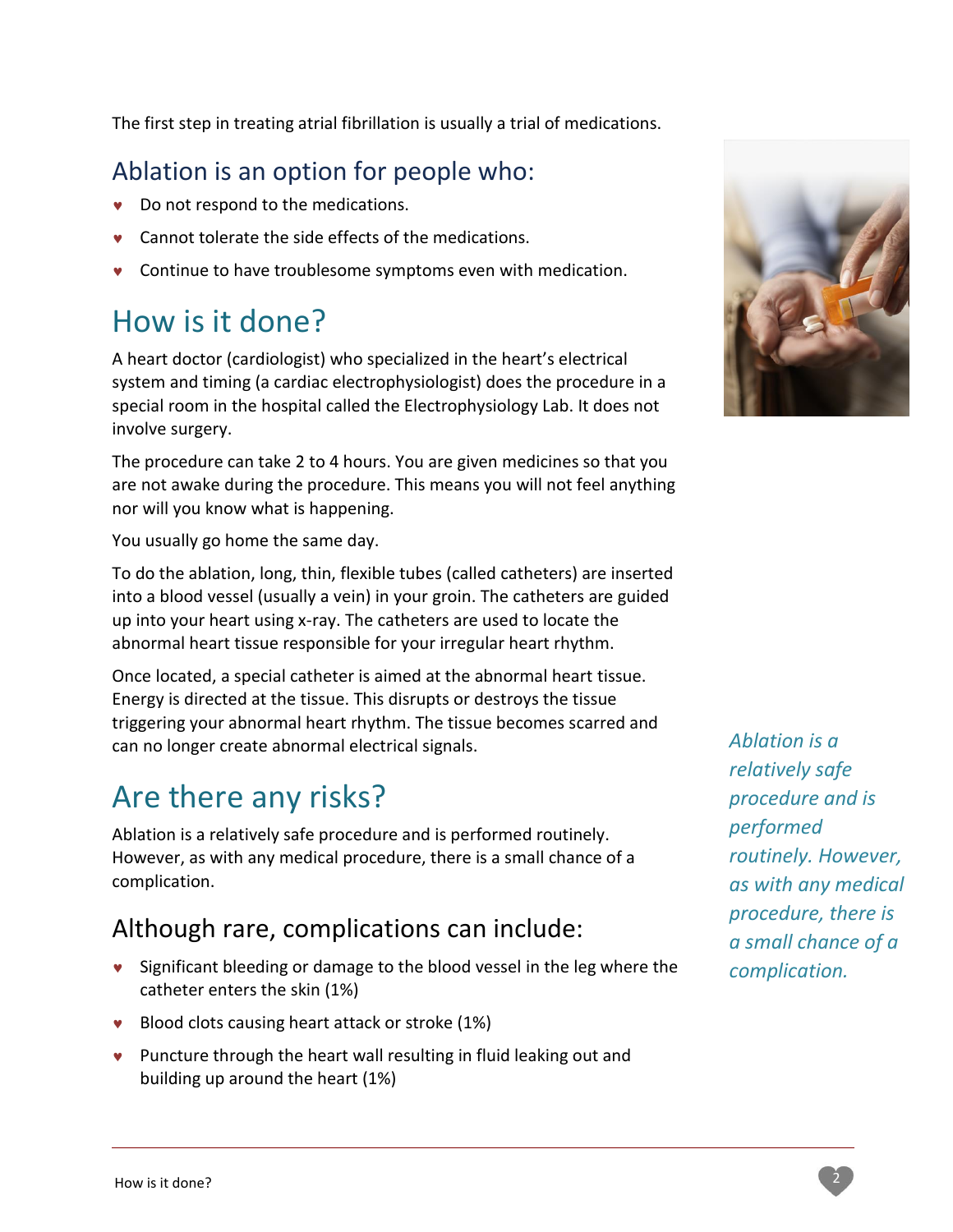- **v** Transient injury to one of the nerves that control your diaphragm, causing breathing problems (1%)
- **v** Narrowing of any one of the blood vessels that brings blood back to your heart, called pulmonary vein stenosis, resulting in shortness of breath (less than 1%)
- **v** Injury of the food pipe connecting the mouth to the stomach (the esophagus), which lies behind the heart (1 in 2000)

Complications that threaten life are possible, but rarely happen (about 1 in 1000).

Your doctor would only recommend you have an ablation if they feel the benefits to your health outweigh these small risks.

# What can I expect before and after?

#### Preparation for the procedure

The doctor performing your ablation will give you a date, time and location for your procedure.

- You will need to take your blood thinners as directed by the electrophysiologist.
- You must arrange for someone to pick you up **and** to stay with you for at least 24 hours after the procedure.
- You cannot drive or travel alone for 24 hours after the procedure. You should also defer any important decision or signing of legal documents during this time. The after effects of the medicine given to keep you asleep during the procedure can make it hard for you to think clearly and react quickly.
- **•** The electrophysiologist or hospital will give you more detailed instructions.
- **v** If you do not speak or understand English well enough for medical conversations, either bring someone with you to interpret, or have someone call the location for the procedure and arrange for a medical interpreter.

*The numbers in brackets indicate the chances of this complication happening. For example, 1% means one person for every 100 getting the procedure. The smaller the percent, the rarer the complication.* 

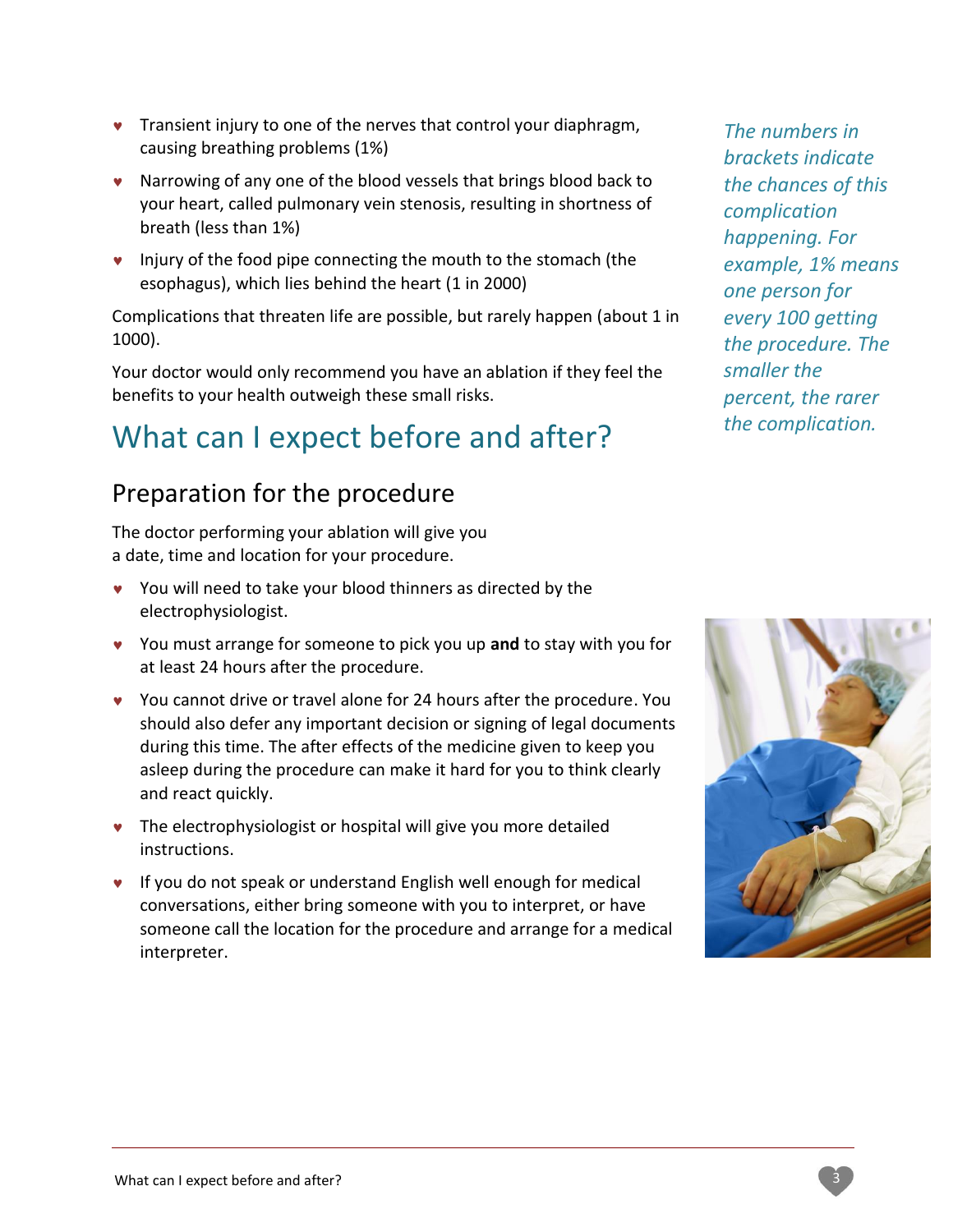#### During the procedure

- An intravenous (or I.V.) is placed in one of your arms so they can give medicine during the procedure. To place the I.V., a small flexible tube is inserted through your skin into a vein in your arm.
- You are attached to heart, blood pressure, and oxygen monitors.
- Your skin is prepared. Certain areas might need to be shaved to allow heart monitor pads to stick to your skin.
- Numbing medicine is injected to 'freeze' the skin where the catheters enter your body (called the insertion site).
- An anesthesiologist gives you medicine so you are not awake during the procedure.
- A small ultrasound probe might be put down your esophagus. This probe allows the doctor to see the structures of your heart as well as to look for blood clots within your heart during the procedure.
- The electrophysiologist inserts the long thin catheters into a large vein in your groin (sometimes in the left shoulder as well). The doctor guides the catheters into your heart using an x-ray screen.
- **v** Tiny wires threaded through the catheters are used to locate the tissues causing the abnormal heart rhythm. If needed, a catheter is put through the wall between the right and left side of the heart to reach the upper left chamber. The tiny hole heals after the procedure.
- Once in position, the catheters are used to locate the tissues causing the abnormal heart rhythm. Then, the energy is used to destroy these abnormal cells.
- Afterwards, the catheters are removed. Pressure is put over the insertion site to control any bleeding. A bandage is place over the insertion site.

#### After the procedure

You are moved to the recovery area where you are closely monitored for several hours.

During this time:

- **v** You rest in bed.
- You lie flat, keeping your leg straight to prevent bleeding from the insertion site.

*An anesthesiologist (sounds like ah-nasthe-zee-all-oh-jist) is a doctor who looks after people during procedures or surgeries, keeping them relaxed, 'asleep', and free of pain using different medicines.*

*The upper left chamber or atrium is a common source of abnormal electrical signals.*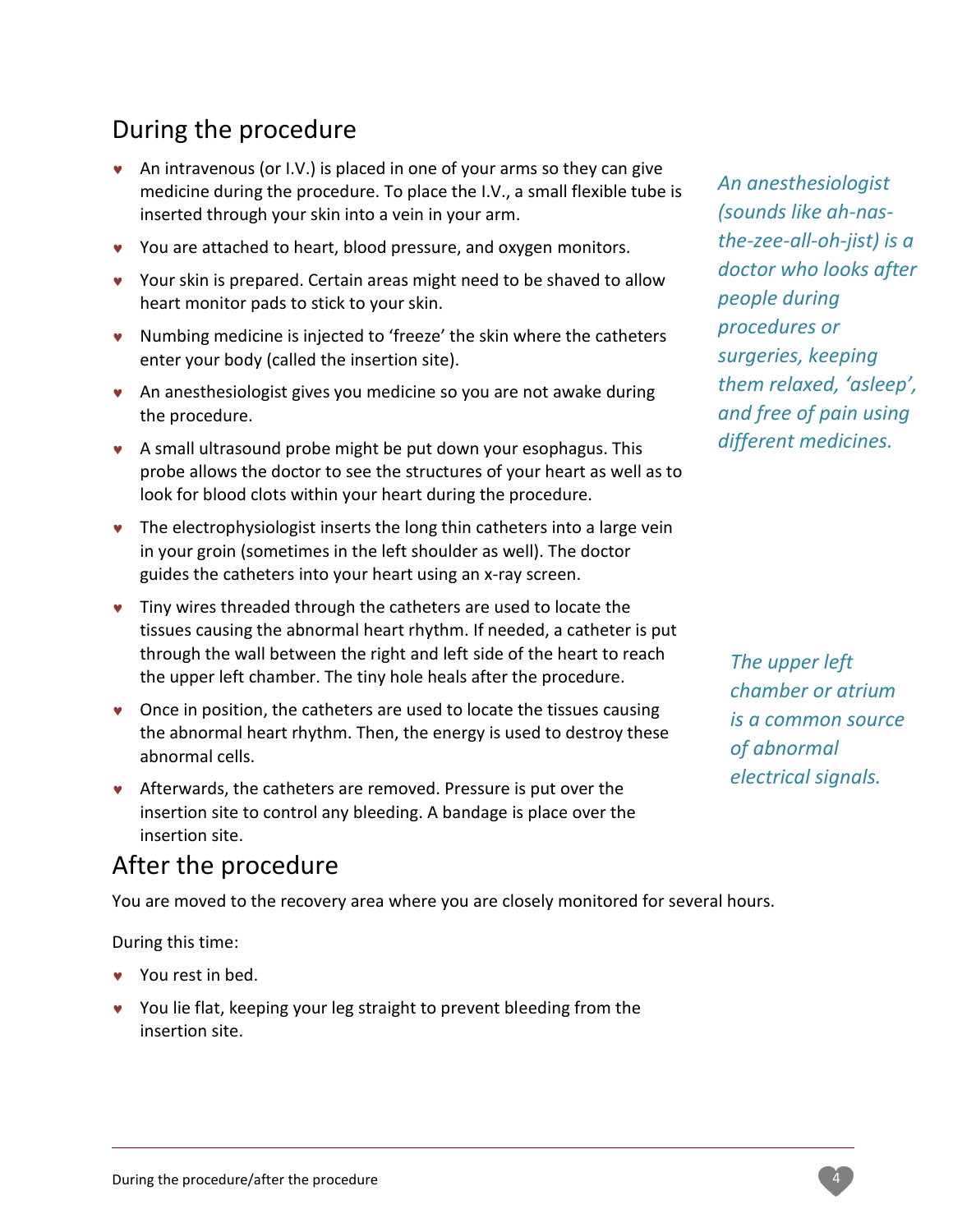- You might feel groggy, sick to your stomach, or have a headache. This can be from the medications given to keep you asleep during the procedure.
- **v** Once fully awake, you can drink fluids and eat.

Most people go home the same day. Some people stay in the hospital overnight.

# Going home

Before you leave the hospital, you get instructions on how to care for yourself at home, what to watch for, and who to follow up with afterwards.

The person staying with you for the first 24 hours should be there to hear the instructions.

Continue to take your heart medications as prescribed. It is important that you do not miss a dose of your blood thinner.

Bruising, soreness, and some swelling around the insertion site is normal and heals with time.

You might notice some mild burning or discomfort in your chest. This is common and goes away in a few days. It can be treated with pain medicine such as regular acetaminophen (regular Tylenol).

Your doctor might ask you to take a medicine to reduce stomach acid. Usually you take it for a month after the procedure. This helps protect your esophagus from ulcers.

You might notice short episodes of an irregular heart beat for the first few weeks after the procedure. This is from the heart tissue swelling as a natural reaction to injury. It should go away as the heart tissue heals.

# When should I get help?

Call your Atrial Fibrillation Clinic\*\* or the electrophysiologist who did the procedure if you have any of the following:

- An episode of atrial fibrillation that lasts for 24 hours, or makes you feel unwell or uncomfortable when resting.
- Pain with swallowing.



*Continue to take your heart medications as prescribed. It is important that you do not miss a dose of your blood thinner.*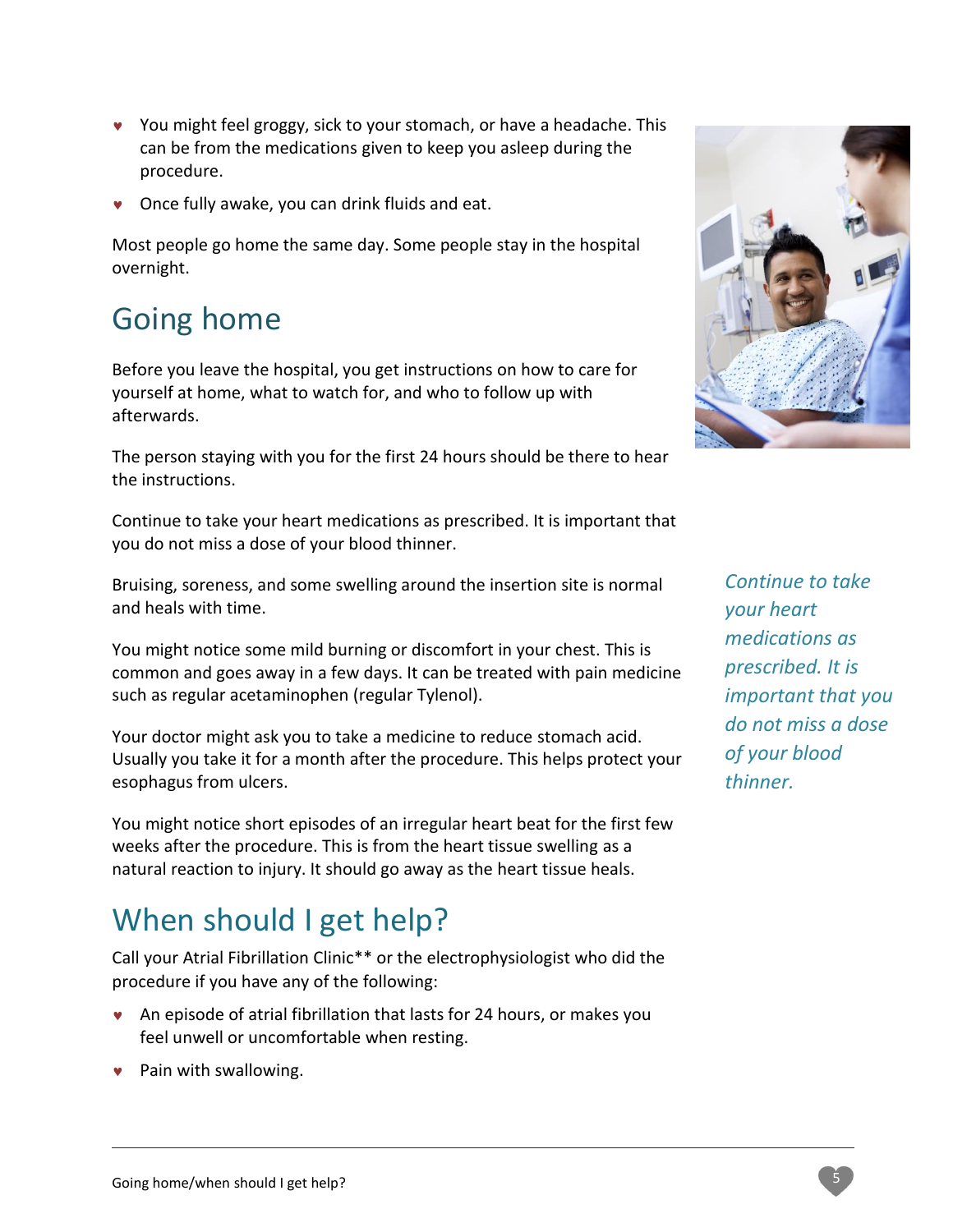- **v** Heartburn.
- A fever over 38°C (100°F).
- Redness and swelling, and feel warmth around the insertion site (signs of infection).
- \*\* After hours, go to the nearest hospital emergency department.

**Call 9-1-1** or have someone take you to the nearest emergency department if you have any of the following:

- Any of the above symptoms get significantly worse.
- **v** You feel extremely unwell.
- You are very short of breath, even when sitting still.
- You have really bad chest discomfort or pain.
- You can't stand up because of feeling lightheaded.
- You have fainted.
- You have signs of a stroke, or a mini-stroke.
- You notice bright red bleeding and/or severe swelling at the insertion site.

While waiting for the ambulance, put firm pressure over the insertion site. Hold the pressure, or have someone hold it for you, until the emergency personnel take over.

#### Medical care by another doctor or in the emergency department:

It is very important to tell doctors you had an atrial fibrillation ablation.

For 2 months after the procedure, do not allow anyone to put anything down your esophagus. This includes procedures such as a trans-esophageal echocardiogram (T.E.E) or a gastroscopy.

#### If you have questions or concerns:

- **v** Call your heart doctor or family doctor.
- **v** Call your Atrial Fibrillation Clinic.
- Call HealthLink BC at 8-1-1 any time of the day or night to speak to a registered nurse.

| <b>LEARN THE SIGNS OF STROKE</b>                                                |
|---------------------------------------------------------------------------------|
| <b>FACE</b> is it drooping?                                                     |
| ARMS can you raise both?                                                        |
| SPEECH is it slurred or jumbled?                                                |
| $\mathsf{IME}$ to call 9-1-1 right away.                                        |
| ACT <b>FAST</b> BECAUSE THE QUICKER YOU ACT<br>THE MORE OF THE PERSON YOU SAVE. |
| C Heart and Stroke Foundation of Canada, 2014                                   |
|                                                                                 |